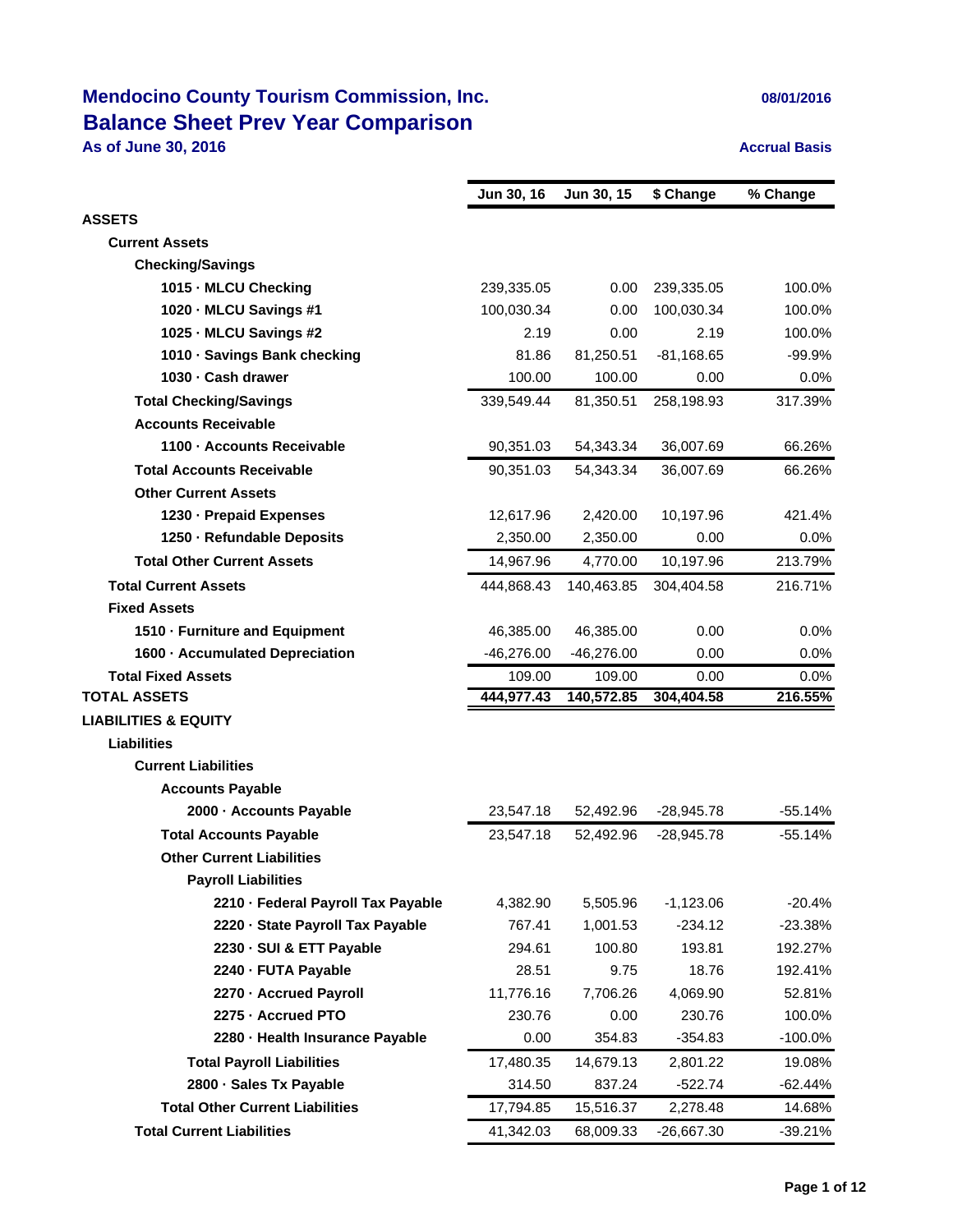|                                   | <b>Jun 30, 16</b> | <b>Jun 30, 15</b> | \$ Change    | % Change   |
|-----------------------------------|-------------------|-------------------|--------------|------------|
| <b>Total Liabilities</b>          | 41.342.03         | 68.009.33         | $-26.667.30$ | $-39.21%$  |
| <b>Equity</b>                     |                   |                   |              |            |
| 3100 Contingency-Unrestricted     | 333,270.62        | 0.00              | 333,270.62   | 100.0%     |
| 3900 Unrestricted Net Assets (RE) | 72.563.52         | 49.447.54         | 23.115.98    | 46.75%     |
| Net Income                        | $-2,198.74$       | 23.115.98         | $-25.314.72$ | $-109.51%$ |
| <b>Total Equity</b>               | 403,635.40        | 72.563.52         | 331.071.88   | 456.25%    |
| TOTAL LIABILITIES & EQUITY        | 444.977.43        | 140.572.85        | 304.404.58   | 216.55%    |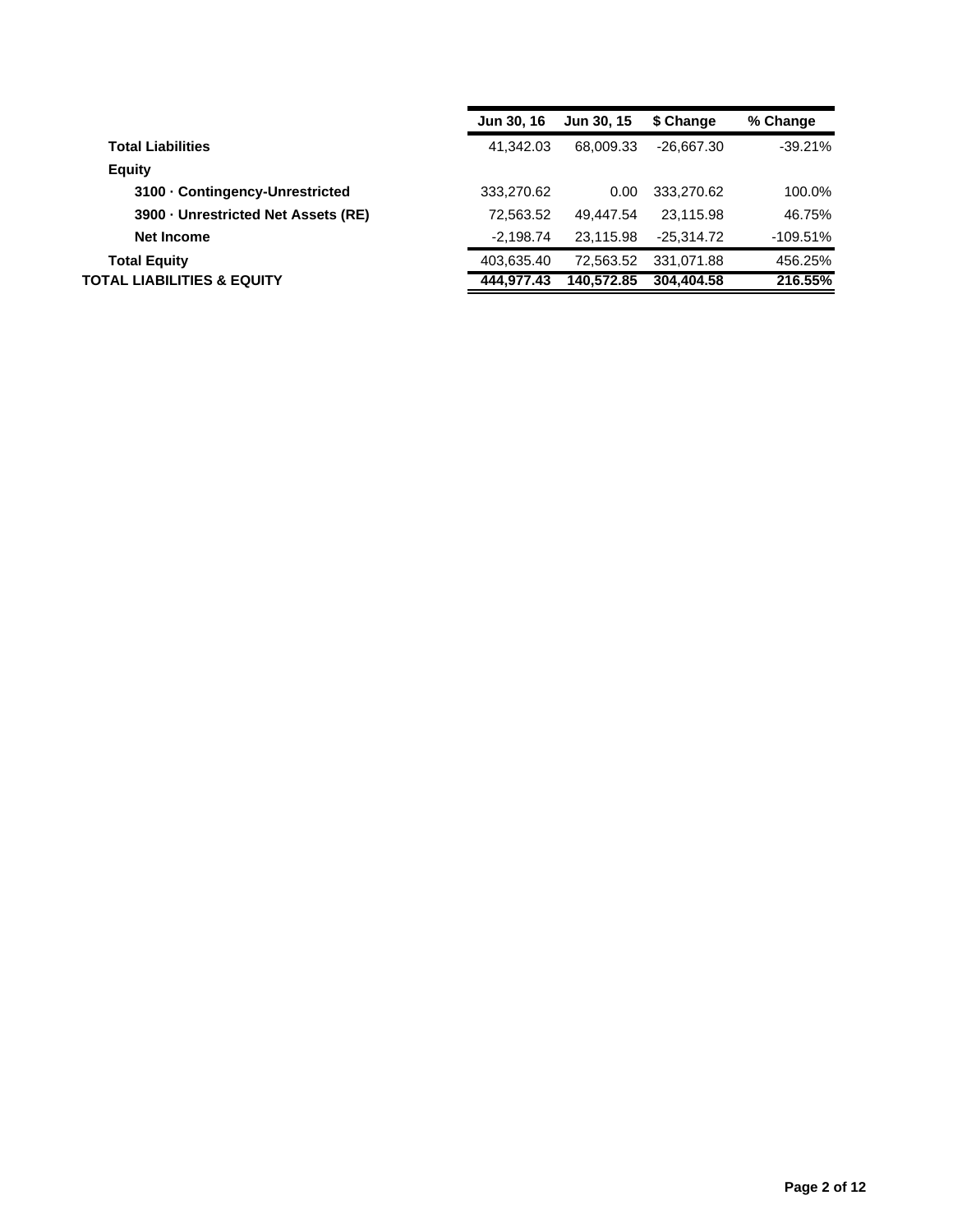## **Mendocino County Tourism Commission, Inc. 08/01/2016** 08/01/2016 **Profit & Loss Prev Year Comparison**

**July 2015 through June 2016 Accrual Basis Accrual Basis Accrual Basis Accrual Basis** 

|                                       | Jul '15 - Jun 16 | Jul '14 - Jun 15 | \$ Change     | % Change  |
|---------------------------------------|------------------|------------------|---------------|-----------|
| <b>Ordinary Income/Expense</b>        |                  |                  |               |           |
| <b>Income</b>                         |                  |                  |               |           |
| 4010 - MCLA BID Assessment            | 427,600.00       | 585,000.00       | $-157,400.00$ | $-26.91%$ |
| 4020 - MCPA Matching Funds            | 186,875.00       | 314,500.00       | $-127,625.00$ | -40.58%   |
| 4030 - BID & Match from County        | 496,240.00       | 0.00             | 496,240.00    | 100.0%    |
| 4050 - NCTC Administration            | 9,000.00         | 9,000.00         | 0.00          | 0.0%      |
| 4110 - Visitor Guide Advertising      | 0.00             | 58,555.00        | $-58,555.00$  | $-100.0%$ |
| 4120 - Calendar Ad Income             | 2,100.00         | 7,600.00         | $-5,500.00$   | $-72.37%$ |
| 4250 · Sponsor-Taste of Mendocino     | 0.00             | 10,000.00        | $-10,000.00$  | $-100.0%$ |
| <b>Trade Shows</b>                    |                  |                  |               |           |
| 4510 - AARP Show                      | 0.00             | 2,750.00         | $-2,750.00$   | $-100.0%$ |
| 4520 Bark in the Park                 | 0.00             | 500.00           | $-500.00$     | $-100.0%$ |
| 4530 - Bay Area Show                  | 150.00           | 150.00           | 0.00          | 0.0%      |
| 4550 - Green Bags                     | 0.00             | 12,000.00        | $-12,000.00$  | $-100.0%$ |
| 4610 - Sunset Show                    | 0.00             | 1,200.00         | $-1,200.00$   | $-100.0%$ |
| <b>Total Trade Shows</b>              | 150.00           | 16,600.00        | $-16,450.00$  | $-99.1%$  |
| <b>Other Income</b>                   |                  |                  |               |           |
| 4810 - Event Passport Income          | 3,700.00         | 11,575.00        | $-7,875.00$   | $-68.04%$ |
| 4830 - Festival/ Event Brochure       | 1,500.00         | 0.00             | 1,500.00      | 100.0%    |
| 4940 - Misc. Income                   | 10,000.00        | 0.00             | 10,000.00     | 100.0%    |
| 4950 - Interest Income                | 47.76            | 84.31            | $-36.55$      | $-43.35%$ |
| 4850 - Retail Sales                   |                  |                  |               |           |
| Non-Taxable                           | 252.46           | 261.08           | $-8.62$       | $-3.3%$   |
| <b>Taxable</b>                        | 3,648.51         | 4,546.32         | $-897.81$     | $-19.75%$ |
| Total 4850 - Retail Sales             | 3,900.97         | 4,807.40         | $-906.43$     | $-18.86%$ |
| 2032 - Pet Brochure                   | 0.00             | 4,075.00         | $-4,075.00$   | $-100.0%$ |
| 2051 - Co-Op Advertising              | 0.00             | 50.00            | $-50.00$      | $-100.0%$ |
| 2089 - Website                        | 0.00             | 625.00           | $-625.00$     | $-100.0%$ |
| <b>Other Income - Other</b>           | 0.00             | 2,102.00         | $-2,102.00$   | $-100.0%$ |
| <b>Total Other Income</b>             | 19,148.73        | 23,318.71        | $-4,169.98$   | $-17.88%$ |
| <b>Total Income</b>                   | 1,141,113.73     | 1,024,573.71     | 116,540.02    | 11.37%    |
| <b>Expense</b>                        |                  |                  |               |           |
| <b>MEDIA &amp; WEBSITE</b>            |                  |                  |               |           |
| <b>Advertising/ Media</b>             |                  |                  |               |           |
| 5010 - Media Plan Management          | 210,721.03       | 180,012.75       | 30,708.28     | 17.06%    |
| 5130 - Print/Online Advertising       |                  |                  |               |           |
| <b>TripAdvisor</b>                    | 0.00             | 2,175.46         | $-2,175.46$   | $-100.0%$ |
| Total 5130 - Print/Online Advertising | 0.00             | 2,175.46         | $-2,175.46$   | $-100.0%$ |
|                                       |                  |                  |               |           |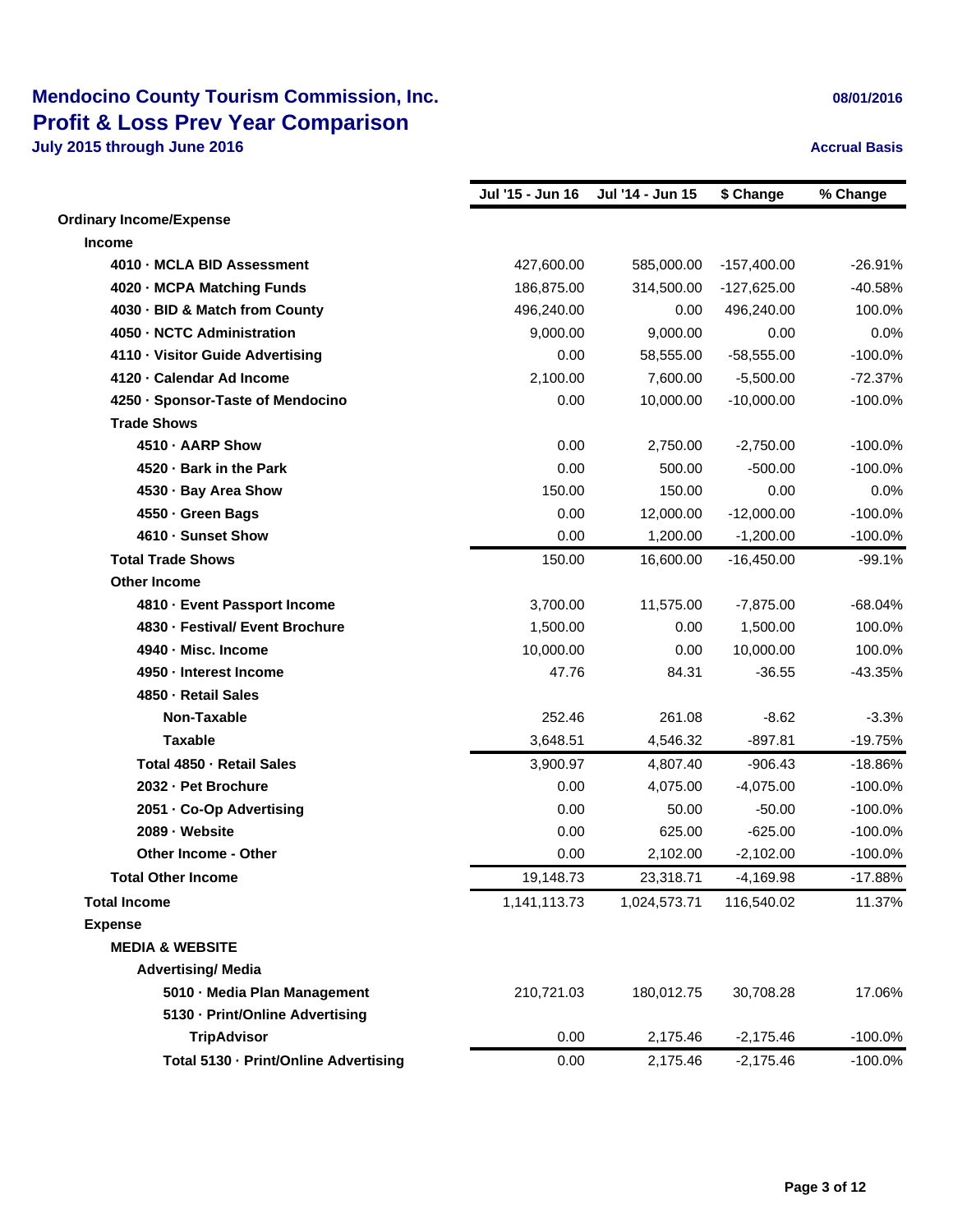|                                          | Jul '15 - Jun 16 | Jul '14 - Jun 15 | \$ Change    | % Change   |
|------------------------------------------|------------------|------------------|--------------|------------|
| 5150 - Advertising Design                | 2,790.09         | 2,483.63         | 306.46       | 12.34%     |
| 5030 Co-op Advertising                   | 13,371.26        | 0.00             | 13,371.26    | 100.0%     |
| 5170 - Photography                       | 2,937.01         | 1,465.01         | 1,472.00     | 100.48%    |
| 5200 - Direct Mail                       | 924.49           | 7,035.42         | $-6,110.93$  | -86.86%    |
| 5240 - Research & Development            | 10,265.13        | 1,367.35         | 8,897.78     | 650.73%    |
| 5290 E-Mail Marketing                    | 5,194.04         | 16,397.62        | $-11,203.58$ | $-68.32%$  |
| 5110 Video Production                    | 59.95            | 11,074.21        | $-11,014.26$ | -99.46%    |
| <b>Total Advertising/ Media</b>          | 246,263.00       | 222,011.45       | 24,251.55    | 10.92%     |
| <b>Public Relations</b>                  |                  |                  |              |            |
| 5510 - Public Relations Contract         | 96,171.00        | 100,000.00       | $-3,829.00$  | $-3.83%$   |
| 5530 In-Market PR Stunts                 | 7,509.89         | 5,215.79         | 2,294.10     | 43.98%     |
| 5550 Visiting Media Expenses             | 22,874.47        | 9,411.69         | 13,462.78    | 143.04%    |
| 5560 CTTC Media Events                   | 0.00             | 2,139.45         | $-2,139.45$  | $-100.0\%$ |
| 5570 Taste of Mendocino                  | 5,000.00         | 5,000.00         | 0.00         | 0.0%       |
| 5610 Travel -PR Related                  | 10,798.48        | 8,915.53         | 1,882.95     | 21.12%     |
| 5650 Contractor-Communication Coord      | 54,000.00        | 48,000.00        | 6,000.00     | 12.5%      |
| 5660 Clipping Service                    | 6,416.43         | 0.00             | 6,416.43     | 100.0%     |
| <b>Total Public Relations</b>            | 202,770.27       | 178,682.46       | 24,087.81    | 13.48%     |
| <b>Website Maint / Development</b>       |                  |                  |              |            |
| 5710 - Contractor-Media Coordinator      | 20,500.00        | 7,000.00         | 13,500.00    | 192.86%    |
| 5730 - Interactive Marketing             | 5,072.76         | 0.00             | 5,072.76     | 100.0%     |
| 5750 - Development/ Maintenance          | 35,306.64        | 11,393.46        | 23,913.18    | 209.89%    |
| 5790 Search Engine/Optimization          | 0.00             | 886.95           | $-886.95$    | $-100.0\%$ |
| <b>Total Website Maint / Development</b> | 60,879.40        | 19,280.41        | 41,598.99    | 215.76%    |
| <b>Leisure/ Group Sales</b>              |                  |                  |              |            |
| 5810 Booth Development & Giveaways       | 11,326.90        | 7,847.11         | 3,479.79     | 44.35%     |
| 5820 Consumer & Trade Shows              | 18,620.95        | 6,929.93         | 11,691.02    | 168.7%     |
| 5840 - State Fair Exhibit                | 5,513.25         | 4,542.37         | 970.88       | 21.37%     |
| 5870 · Shipping - Travel Shows           | 2,260.75         | 1,756.84         | 503.91       | 28.68%     |
| 5880 Travel-Leisure/Grp Sales Staff      | 8,558.58         | 10,640.66        | $-2,082.08$  | $-19.57%$  |
| 5890 Misc. Sales Activities              | 3,931.62         | 1,625.00         | 2,306.62     | 141.95%    |
| <b>Total Leisure/ Group Sales</b>        | 50,212.05        | 33,341.91        | 16,870.14    | 50.6%      |
| <b>Total MEDIA &amp; WEBSITE</b>         | 560,124.72       | 453,316.23       | 106,808.49   | 23.56%     |
| <b>VISITOR SERVICES/PARTNERSHIPS</b>     |                  |                  |              |            |
| <b>Visitor Svs/Fulfillment</b>           |                  |                  |              |            |
| 6010 Visitor Guide & Distribution        | 39,261.40        | 63,148.66        | $-23,887.26$ | $-37.83%$  |
| 6040 In County Guides                    | 5,312.68         | 6,903.10         | $-1,590.42$  | $-23.04%$  |
| 6170 · Signage-Gateway & Visitor Ctr     | 7,345.51         | 0.00             | 7,345.51     | 100.0%     |
| 6190 - Visitor Center/ Info Support      | 6,382.50         | 5,000.00         | 1,382.50     | 27.65%     |
| 6210 Event Partnership Funding           | 5,688.99         | 4,502.55         | 1,186.44     | 26.35%     |
| 6220 - Event Guide Printing/Dist.        | 13,879.34        | 17,258.14        | $-3,378.80$  | $-19.58%$  |
| 6300 - In County Mixers, Fairs           | 746.44           | 50.00            | 696.44       | 1,392.88%  |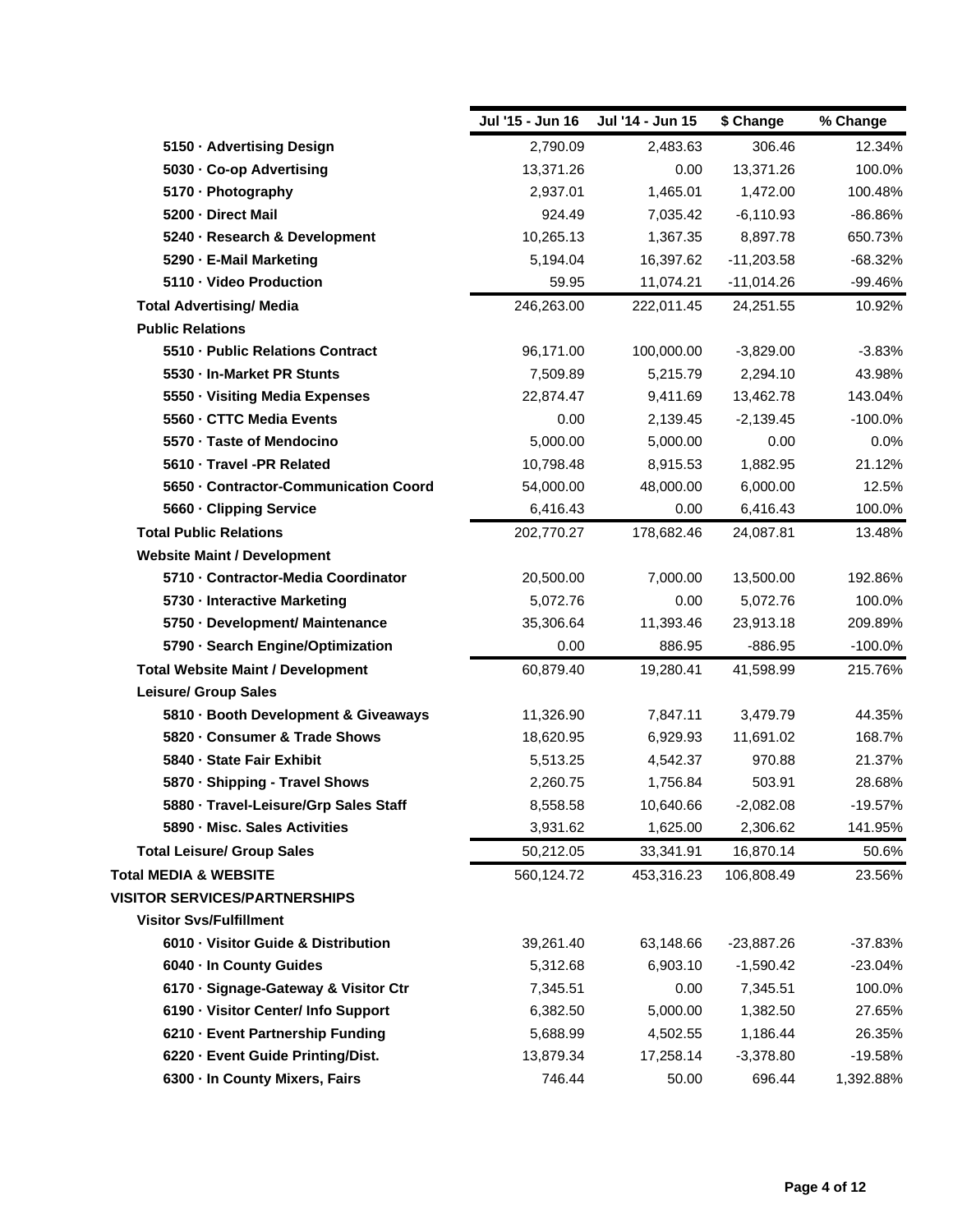|                                            | Jul '15 - Jun 16 | Jul '14 - Jun 15 | \$ Change    | % Change  |
|--------------------------------------------|------------------|------------------|--------------|-----------|
| <b>Retail Store</b>                        |                  |                  |              |           |
| 6412A - Purchases for Resale               | 1,589.41         | 2,719.13         | $-1,129.72$  | $-41.55%$ |
| 6412B - Store Supplies/Expenses            | 2,368.19         | 1,151.91         | 1,216.28     | 105.59%   |
| 6412C - Contract Labor - Store             | 5,590.00         | 2,580.00         | 3,010.00     | 116.67%   |
| 6412D - Consignee payments                 | 1,274.76         | 2,727.20         | $-1,452.44$  | $-53.26%$ |
| <b>Total Retail Store</b>                  | 10,822.36        | 9,178.24         | 1,644.12     | 17.91%    |
| <b>Total Visitor Svs/Fulfillment</b>       | 89,439.22        | 106,040.69       | $-16,601.47$ | $-15.66%$ |
| <b>Partnerships</b>                        |                  |                  |              |           |
| 6510 - North Coast Tourism Council         | 749.74           | 0.00             | 749.74       | 100.0%    |
| 6520 Memberships                           | 10,631.58        | 5,949.00         | 4,682.58     | 78.71%    |
| 6530 Arts Council                          | 7,200.00         | 0.00             | 7,200.00     | 100.0%    |
| 6550 Conferences & Seminars                | 9,651.96         | 4,954.00         | 4,697.96     | 94.83%    |
| 6570 Travel-Partnership Related            | 11,370.62        | 15,446.49        | $-4,075.87$  | $-26.39%$ |
| 6620 In County Partner Relations           | 3,427.29         | 1,494.12         | 1,933.17     | 129.39%   |
| 6680 - MWI Grant                           | 0.00             | 50.00            | $-50.00$     | $-100.0%$ |
| <b>Total Partnerships</b>                  | 43,031.19        | 27,893.61        | 15,137.58    | 54.27%    |
| <b>Total VISITOR SERVICES/PARTNERSHIPS</b> | 132,470.41       | 133,934.30       | $-1,463.89$  | $-1.09%$  |
| <b>Admin Expenses</b>                      |                  |                  |              |           |
| 7010 - Accounting Fees                     | 2,385.00         | 3,100.00         | $-715.00$    | $-23.07%$ |
| 7020 - Bookkeeping                         | 6,076.00         | 3,769.50         | 2,306.50     | 61.19%    |
| 7030 - Legal Fees                          | 3,623.04         | 10,385.20        | $-6,762.16$  | $-65.11%$ |
| 7050 - Bad Debt                            | 385.00           | 1,800.00         | $-1,415.00$  | $-78.61%$ |
| 7060 - Bank Fees                           | 20.00            | 14.50            | 5.50         | 37.93%    |
| 7090 - Copying & Printing                  | 384.92           | 0.00             | 384.92       | 100.0%    |
| 7120 - Insurance                           | 1,996.00         | 3,238.00         | $-1,242.00$  | $-38.36%$ |
| 7140 - Licenses & Permits                  | 196.15           | 63.87            | 132.28       | 207.11%   |
| 7150 - Meeting Expenses                    | 1,592.94         | 310.48           | 1,282.46     | 413.06%   |
| 7200 - Office Expense                      | 14,950.56        | 10,515.94        | 4,434.62     | 42.17%    |
| 7210 - Postage & Shipping                  | 1,039.11         | 2,036.58         | $-997.47$    | -48.98%   |
| 7250 - Rent                                | 21,600.00        | 21,600.00        | 0.00         | 0.0%      |
| 7260 - Repairs & Maintenance               | 1,763.56         | 88.00            | 1,675.56     | 1,904.05% |
| 7270 · Taxes - Unsecured                   | 56.35            | 50.80            | 5.55         | 10.93%    |
| 7280 - Travel - VMC Admin                  | 5,673.46         | 6,383.89         | $-710.43$    | $-11.13%$ |
| 7310 - Telecommunication                   | 12,452.69        | 8,775.61         | 3,677.08     | 41.9%     |
| 7350 Utilities                             | 5,008.03         | 4,169.07         | 838.96       | 20.12%    |
| 5250 · Board Development                   | 8,315.89         | 0.00             | 8,315.89     | 100.0%    |
| <b>Total Admin Expenses</b>                | 87,518.70        | 76,301.44        | 11,217.26    | 14.7%     |
| <b>MCLA Admin Expenses</b>                 |                  |                  |              |           |
| 8110 - Member Newsletter Printing          | 1,180.94         | 0.00             | 1,180.94     | 100.0%    |
| 8120 - Member Newsletter Postage           | 1,724.82         | 243.60           | 1,481.22     | 608.05%   |
| 8130 - Member Mailings                     | 0.00             | 773.82           | $-773.82$    | $-100.0%$ |
| 8180 - Travel - MCLA                       | 364.16           | 867.96           | $-503.80$    | -58.04%   |
| 8190 - mcla.info Expense                   | 20.00            | 514.77           | -494.77      | -96.12%   |
| <b>Total MCLA Admin Expenses</b>           | 3,289.92         | 2,400.15         | 889.77       | 37.07%    |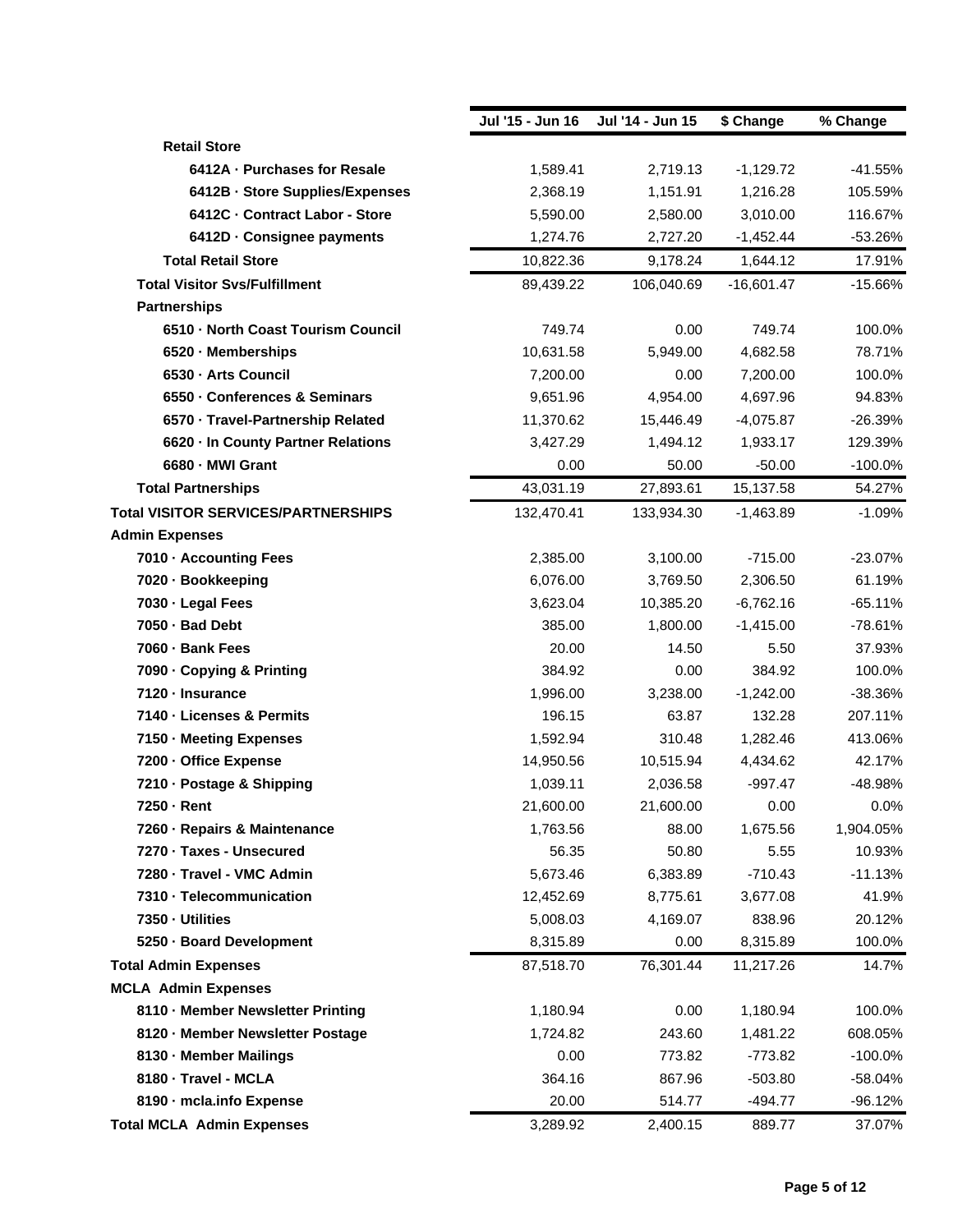|                                  | Jul '15 - Jun 16 | Jul '14 - Jun 15 | \$ Change    | % Change   |
|----------------------------------|------------------|------------------|--------------|------------|
| <b>MCPA Admin Expenses</b>       |                  |                  |              |            |
| 8310 - Accounting Fees           | 0.00             | 730.00           | $-730.00$    | $-100.0%$  |
| 8320 - Legal Fees                | 0.00             | 20.00            | $-20.00$     | $-100.0%$  |
| 8330 - Insurance                 | 977.04           | 575.00           | 402.04       | 69.92%     |
| 8350 - Travel - MCPA             | 330.76           | 1,043.44         | $-712.68$    | $-68.3%$   |
| <b>Total MCPA Admin Expenses</b> | 1,307.80         | 2,368.44         | $-1,060.64$  | $-44.78%$  |
| <b>Personnel</b>                 |                  |                  |              |            |
| 8510 - Salaries & Wages          | 202,803.26       | 264,173.23       | $-61,369.97$ | $-23.23%$  |
| 8520 - Paid Time Off             | 23,249.81        | 10,402.86        | 12,846.95    | 123.49%    |
| 8530 - Payroll Taxes             | 20,819.38        | 23,575.38        | $-2,756.00$  | $-11.69%$  |
| 8550 - Workers Comp              | 2,144.66         | 1,520.34         | 624.32       | 41.06%     |
| 8570 - Health Insurance          | 17,120.07        | 26,800.47        | $-9,680.40$  | $-36.12%$  |
| 8580 - Other Employee Benefits   | 3,753.74         | 3,070.52         | 683.22       | 22.25%     |
| 8590 - Contract Work             | 69,624.00        | 3,594.37         | 66,029.63    | 1,837.03%  |
| 7415 - Executive Director Search | 16,666.00        | 0.00             | 16,666.00    | 100.0%     |
| <b>Total Personnel</b>           | 356,180.92       | 333,137.17       | 23,043.75    | 6.92%      |
| <b>Total Expense</b>             | 1,140,892.47     | 1,001,457.73     | 139,434.74   | 13.92%     |
| <b>Net Ordinary Income</b>       | 221.26           | 23,115.98        | $-22,894.72$ | $-99.04%$  |
| <b>Other Income/Expense</b>      |                  |                  |              |            |
| <b>Other Expense</b>             |                  |                  |              |            |
| 9900 - Prior Period Expense      | 2,420.00         | 0.00             | 2,420.00     | 100.0%     |
| <b>Total Other Expense</b>       | 2,420.00         | 0.00             | 2,420.00     | 100.0%     |
| <b>Net Other Income</b>          | $-2,420.00$      | 0.00             | $-2,420.00$  | $-100.0%$  |
| <b>Net Income</b>                | $-2,198.74$      | 23,115.98        | $-25,314.72$ | $-109.51%$ |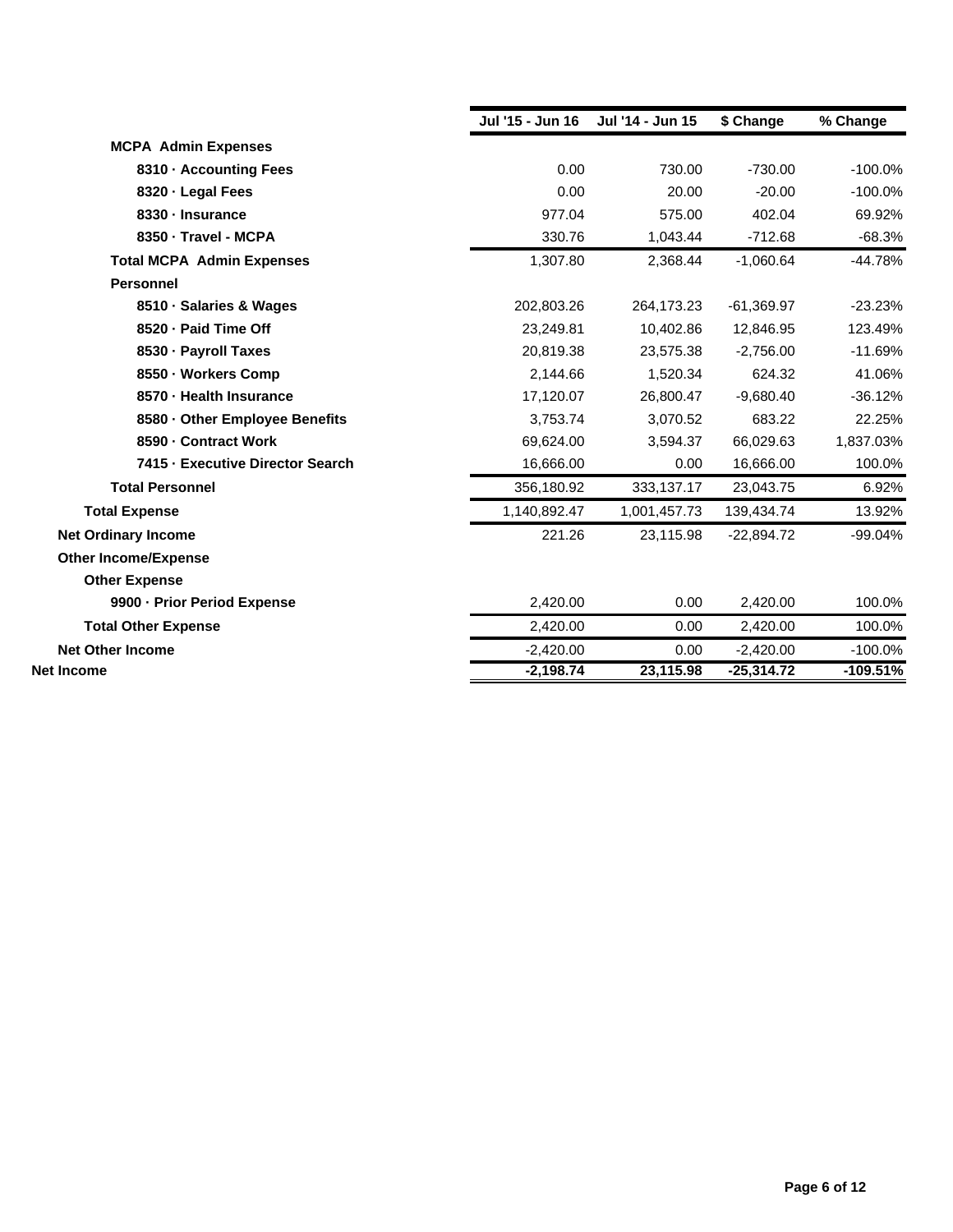# **Mendocino County Tourism Commission, Inc. 08/01/2016 108/01/2016 108/01/2016 Profit & Loss Budget Performance**

**June 2016Accrual Basis**

|                                   | <b>Jun 16</b> | <b>Budget</b> | % of Budget | Jul '15 - Jun 16 | <b>YTD Budget</b> | % of Budget | <b>Annual Budget</b> |
|-----------------------------------|---------------|---------------|-------------|------------------|-------------------|-------------|----------------------|
| <b>Ordinary Income/Expense</b>    |               |               |             |                  |                   |             |                      |
| <b>Income</b>                     |               |               |             |                  |                   |             |                      |
| 4010 - MCLA BID Assessment        | 0.00          | 0.00          | 0.0%        | 427,600.00       | 320,700.00        | 133.33%     | 320,700.00           |
| 4020 - MCPA Matching Funds        | 0.00          | 0.00          | 0.0%        | 186,875.00       | 168,750.00        | 110.74%     | 168,750.00           |
| 4030 BID & Match from County      | 82,706.66     | 81,575.00     | 101.39%     | 496,240.00       | 489,450.00        | 101.39%     | 489,450.00           |
| 4050 NCTC Administration          | 0.00          | 750.00        | 0.0%        | 9,000.00         | 9,000.00          | 100.0%      | 9,000.00             |
| 4110 Visitor Guide Advertising    | 0.00          | 250.00        | 0.0%        | 0.00             | 3.000.00          | 0.0%        | 3,000.00             |
| 4120 - Calendar Ad Income         | 0.00          | 250.00        | 0.0%        | 2,100.00         | 3,000.00          | 70.0%       | 3,000.00             |
| 4250 · Sponsor-Taste of Mendocino | 0.00          | 833.33        | 0.0%        | 0.00             | 10,000.00         | 0.0%        | 10,000.00            |
| <b>Trade Shows</b>                |               |               |             |                  |                   |             |                      |
| 4530 - Bay Area Show              | 0.00          |               |             | 150.00           |                   |             |                      |
| <b>Trade Shows - Other</b>        | 0.00          | 1,700.00      | 0.0%        | 0.00             | 13,496.00         | 0.0%        | 13,496.00            |
| <b>Total Trade Shows</b>          | 0.00          | 1,700.00      | 0.0%        | 150.00           | 13,496.00         | 1.11%       | 13,496.00            |
| <b>Other Income</b>               |               |               |             |                  |                   |             |                      |
| 4810 - Event Passport Income      | 0.00          |               |             | 3,700.00         | 10,000.00         | 37.0%       | 10,000.00            |
| 4830 - Festival/ Event Brochure   | 0.00          |               |             | 1,500.00         | 1,500.00          | 100.0%      | 1,500.00             |
| 4940 - Misc. Income               | 0.00          | 0.00          | 0.0%        | 10.000.00        | 10.000.00         | 100.0%      | 10,000.00            |
| 4950 - Interest Income            | 2.25          | 2.50          | 90.0%       | 47.76            | 30.00             | 159.2%      | 30.00                |
| 4850 - Retail Sales               |               |               |             |                  |                   |             |                      |
| Non-Taxable                       | 18.00         |               |             | 252.46           |                   |             |                      |
| <b>Taxable</b>                    | 343.08        |               |             | 3,648.51         |                   |             |                      |
| 4850 - Retail Sales - Other       | 0.00          | 417.00        | 0.0%        | 0.00             | 5,004.00          | 0.0%        | 5,004.00             |
| Total 4850 - Retail Sales         | 361.08        | 417.00        | 86.59%      | 3,900.97         | 5.004.00          | 77.96%      | 5,004.00             |
| <b>Total Other Income</b>         | 363.33        | 419.50        | 86.61%      | 19,148.73        | 26,534.00         | 72.17%      | 26,534.00            |
| <b>Total Income</b>               | 83,069.99     | 85,777.83     | 96.84%      | 1,141,113.73     | 1,043,930.00      | 109.31%     | 1,043,930.00         |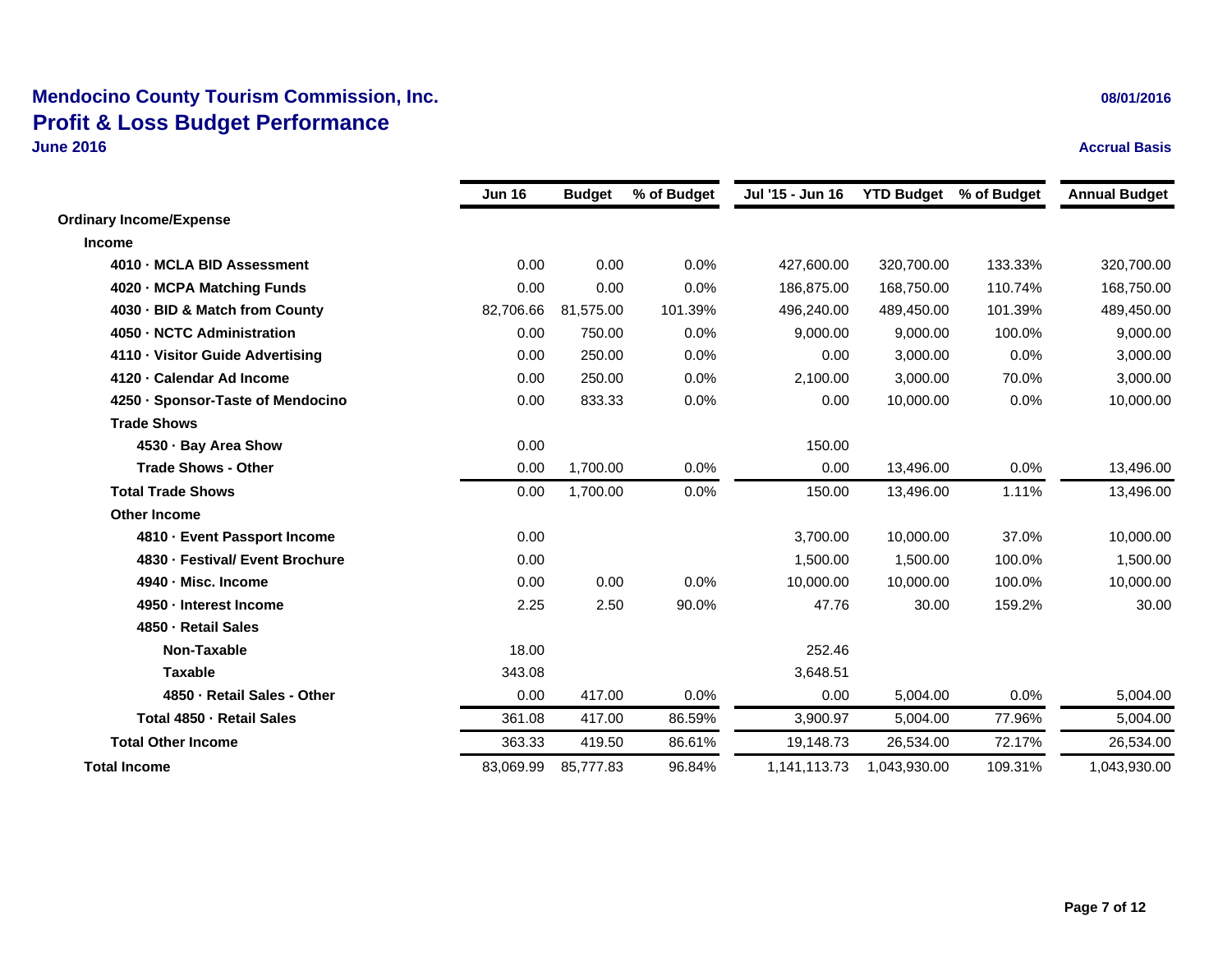|                                          | <b>Jun 16</b> | <b>Budget</b> | % of Budget | Jul '15 - Jun 16 | <b>YTD Budget</b> | % of Budget | <b>Annual Budget</b> |
|------------------------------------------|---------------|---------------|-------------|------------------|-------------------|-------------|----------------------|
| <b>Expense</b>                           |               |               |             |                  |                   |             |                      |
| <b>MEDIA &amp; WEBSITE</b>               |               |               |             |                  |                   |             |                      |
| <b>Advertising/ Media</b>                |               |               |             |                  |                   |             |                      |
| 5010 - Media Plan Management             | 20,226.75     | 15,833.33     | 127.75%     | 210,721.03       | 190,000.00        | 110.91%     | 190,000.00           |
| 5150 Advertising Design                  | 0.00          | 250.00        | 0.0%        | 2.790.09         | 3,000.00          | 93.0%       | 3,000.00             |
| 5030 Co-op Advertising                   | 0.00          | 833.33        | 0.0%        | 13,371.26        | 10,000.00         | 133.71%     | 10,000.00            |
| 5170 - Photography                       | 129.00        | 250.00        | 51.6%       | 2,937.01         | 3,000.00          | 97.9%       | 3,000.00             |
| 5200 Direct Mail                         | 172.00        | 250.00        | 68.8%       | 924.49           | 3,000.00          | 30.82%      | 3,000.00             |
| 5240 - Research & Development            | 7,560.00      | 833.33        | 907.2%      | 10,265.13        | 10,000.00         | 102.65%     | 10,000.00            |
| 5290 E-Mail Marketing                    | 330.00        |               |             | 5,194.04         |                   |             |                      |
| 5110 Video Production                    | 0.00          | 250.00        | 0.0%        | 59.95            | 3,000.00          | 2.0%        | 3,000.00             |
| <b>Total Advertising/ Media</b>          | 28,417.75     | 18,499.99     | 153.61%     | 246,263.00       | 222,000.00        | 110.93%     | 222,000.00           |
| <b>Public Relations</b>                  |               |               |             |                  |                   |             |                      |
| 5510 Public Relations Contract           | 4,200.00      | 8,583.33      | 48.93%      | 96,171.00        | 103,000.00        | 93.37%      | 103,000.00           |
| 5530 In-Market PR Stunts                 | 0.00          | 583.33        | 0.0%        | 7,509.89         | 7,000.00          | 107.28%     | 7,000.00             |
| 5550 Visiting Media Expenses             | 6,205.80      | 1,041.67      | 595.76%     | 22,874.47        | 12,500.00         | 183.0%      | 12,500.00            |
| 5560 CTTC Media Events                   | 0.00          | 208.33        | 0.0%        | 0.00             | 2,500.00          | 0.0%        | 2,500.00             |
| 5570 Taste of Mendocino                  | 0.00          | 0.00          | 0.0%        | 5,000.00         | 5,000.00          | 100.0%      | 5,000.00             |
| 5610 Travel -PR Related                  | 190.50        | 833.33        | 22.86%      | 10.798.48        | 10,000.00         | 107.99%     | 10,000.00            |
| 5650 Contractor-Communication Coord      | 5,000.00      | 4,000.00      | 125.0%      | 54,000.00        | 48,000.00         | 112.5%      | 48,000.00            |
| 5660 Clipping Service                    | 521.01        |               |             | 6,416.43         |                   |             |                      |
| <b>Total Public Relations</b>            | 16,117.31     | 15,249.99     | 105.69%     | 202,770.27       | 188,000.00        | 107.86%     | 188,000.00           |
| <b>Website Maint / Development</b>       |               |               |             |                  |                   |             |                      |
| 5710 - Contractor-Media Coordinator      | 0.00          | 1,000.00      | 0.0%        | 20,500.00        | 12,000.00         | 170.83%     | 12,000.00            |
| 5730 - Interactive Marketing             | 1,838.77      | 500.00        | 367.75%     | 5,072.76         | 6,000.00          | 84.55%      | 6,000.00             |
| 5750 Development/ Maintenance            | 1,299.68      | 1,500.00      | 86.65%      | 35,306.64        | 18,000.00         | 196.15%     | 18,000.00            |
| <b>Total Website Maint / Development</b> | 3,138.45      | 3,000.00      | 104.62%     | 60.879.40        | 36,000.00         | 169.11%     | 36,000.00            |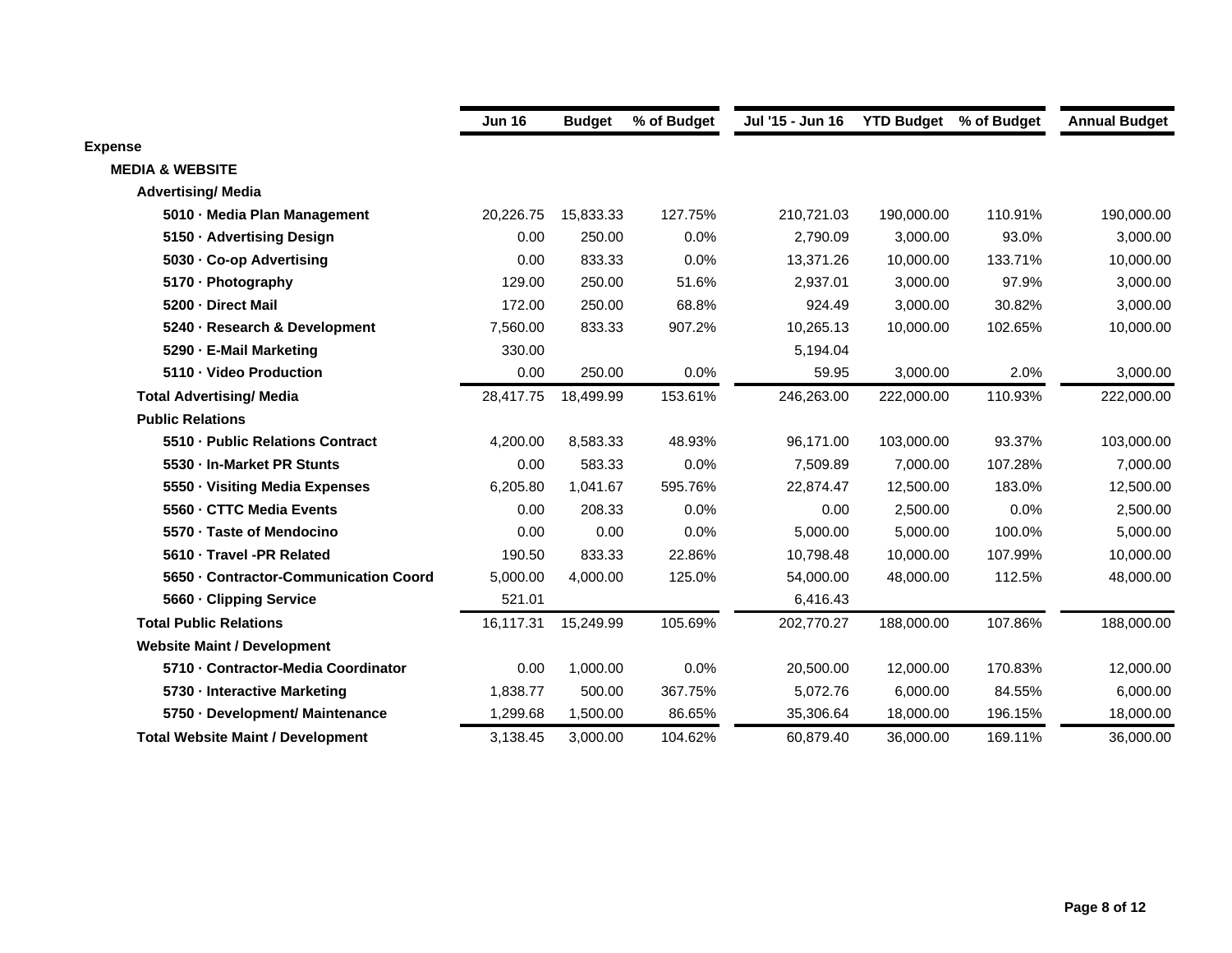|                                      | <b>Jun 16</b> | <b>Budget</b> | % of Budget | Jul '15 - Jun 16 | <b>YTD Budget</b> | % of Budget | <b>Annual Budget</b> |
|--------------------------------------|---------------|---------------|-------------|------------------|-------------------|-------------|----------------------|
| <b>Leisure/ Group Sales</b>          |               |               |             |                  |                   |             |                      |
| 5810 Booth Development & Giveaways   | 4,091.38      | 833.33        | 490.97%     | 11,326.90        | 10,000.00         | 113.27%     | 10,000.00            |
| 5820 Consumer & Trade Shows          | 1,750.00      | 750.00        | 233.33%     | 18,620.95        | 9,000.00          | 206.9%      | 9,000.00             |
| 5840 - State Fair Exhibit            | 0.00          | 500.00        | 0.0%        | 5,513.25         | 6,000.00          | 91.89%      | 6,000.00             |
| 5870 Shipping - Travel Shows         | 0.00          | 250.00        | 0.0%        | 2,260.75         | 3,000.00          | 75.36%      | 3,000.00             |
| 5880 Travel-Leisure/Grp Sales Staff  | 26.00         | 916.67        | 2.84%       | 8,558.58         | 11,000.00         | 77.81%      | 11,000.00            |
| 5890 Misc. Sales Activities          | 57.41         | 250.00        | 22.96%      | 3,931.62         | 3,000.00          | 131.05%     | 3,000.00             |
| <b>Total Leisure/ Group Sales</b>    | 5,924.79      | 3,500.00      | 169.28%     | 50.212.05        | 42,000.00         | 119.55%     | 42,000.00            |
| <b>Total MEDIA &amp; WEBSITE</b>     | 53,598.30     | 40,249.98     | 133.16%     | 560,124.72       | 488,000.00        | 114.78%     | 488,000.00           |
| <b>VISITOR SERVICES/PARTNERSHIPS</b> |               |               |             |                  |                   |             |                      |
| <b>Visitor Svs/Fulfillment</b>       |               |               |             |                  |                   |             |                      |
| 6010 Visitor Guide & Distribution    | 125.40        | 3,333.33      | 3.76%       | 39,261.40        | 40,000.00         | 98.15%      | 40,000.00            |
| 6040 In County Guides                | 28.92         | 250.00        | 11.57%      | 5,312.68         | 3,000.00          | 177.09%     | 3,000.00             |
| 6170 · Signage-Gateway & Visitor Ctr | 0.00          | 166.67        | 0.0%        | 7,345.51         | 2,000.00          | 367.28%     | 2,000.00             |
| 6190 Visitor Center/ Info Support    | 0.00          | 416.67        | 0.0%        | 6,382.50         | 5,000.00          | 127.65%     | 5,000.00             |
| 6210 - Event Partnership Funding     | 0.00          | 416.67        | 0.0%        | 5,688.99         | 5,000.00          | 113.78%     | 5,000.00             |
| 6220 Event Guide Printing/Dist.      | 0.00          | 1,333.33      | 0.0%        | 13,879.34        | 16,000.00         | 86.75%      | 16,000.00            |
| 6300 In County Mixers, Fairs         | 80.93         | 41.67         | 194.22%     | 746.44           | 500.00            | 149.29%     | 500.00               |
| <b>Retail Store</b>                  |               |               |             |                  |                   |             |                      |
| 6412A - Purchases for Resale         | 15.00         |               |             | 1,589.41         |                   |             |                      |
| 6412B - Store Supplies/Expenses      | 785.66        |               |             | 2,368.19         |                   |             |                      |
| 6412C - Contract Labor - Store       | 0.00          |               |             | 5,590.00         |                   |             |                      |
| 6412D - Consignee payments           | 78.40         |               |             | 1,274.76         |                   |             |                      |
| <b>Retail Store - Other</b>          | 0.00          | 833.33        | 0.0%        | 0.00             | 10,000.00         | 0.0%        | 10,000.00            |
| <b>Total Retail Store</b>            | 879.06        | 833.33        | 105.49%     | 10,822.36        | 10,000.00         | 108.22%     | 10,000.00            |
| <b>Total Visitor Svs/Fulfillment</b> | 1.114.31      | 6.791.67      | 16.41%      | 89,439.22        | 81.500.00         | 109.74%     | 81.500.00            |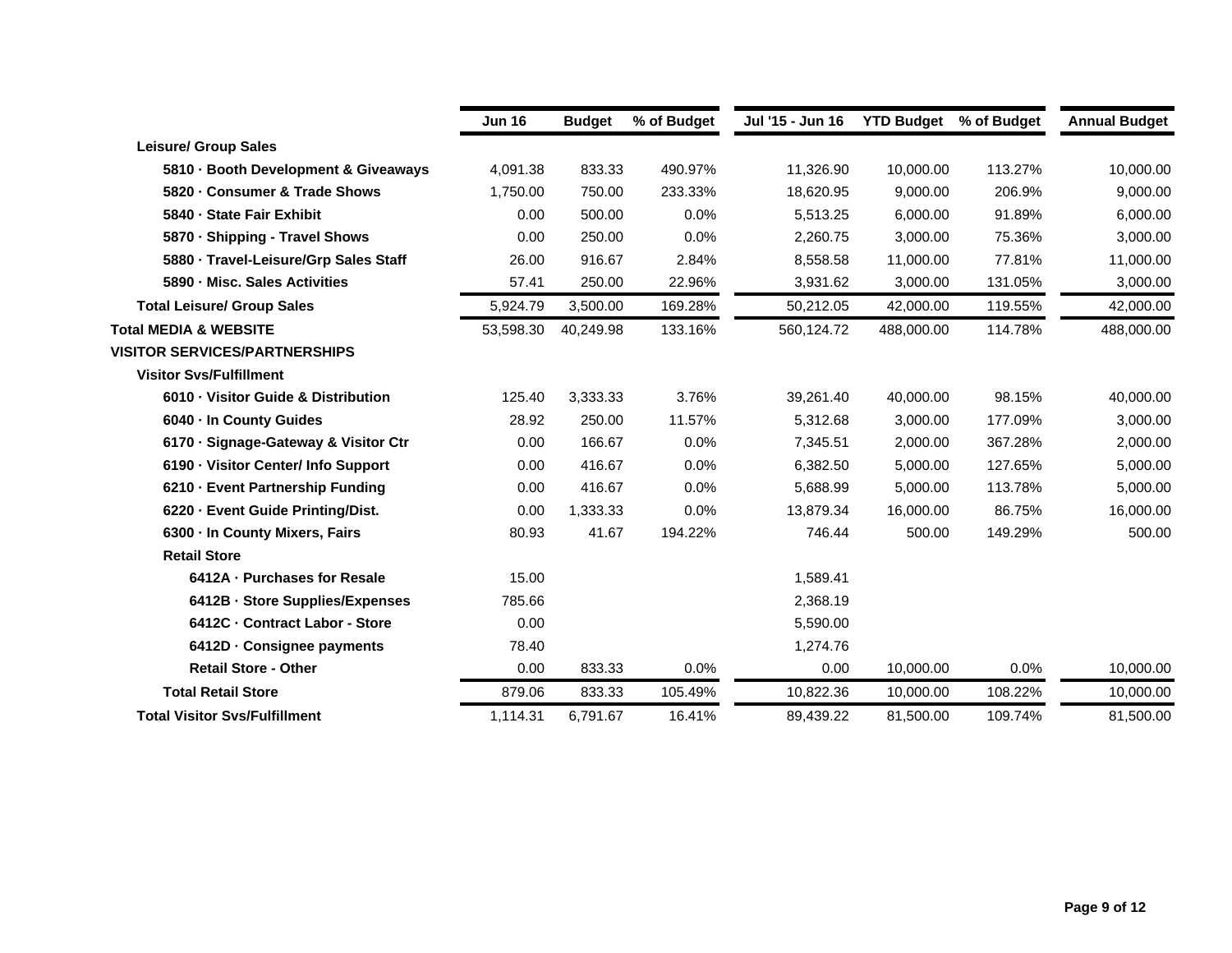|                                            | <b>Jun 16</b> | <b>Budget</b> | % of Budget | Jul '15 - Jun 16 | <b>YTD Budget</b> % of Budget |         | <b>Annual Budget</b> |
|--------------------------------------------|---------------|---------------|-------------|------------------|-------------------------------|---------|----------------------|
| <b>Partnerships</b>                        |               |               |             |                  |                               |         |                      |
| 6510 North Coast Tourism Council           | 0.00          |               |             | 749.74           |                               |         |                      |
| 6520 Memberships                           | 105.00        | 583.33        | 18.0%       | 10,631.58        | 7,000.00                      | 151.88% | 7,000.00             |
| 6530 - Arts Council                        | 1,200.00      | 0.00          | 100.0%      | 7,200.00         | 0.00                          | 100.0%  | 0.00                 |
| 6550 Conferences & Seminars                | 1,656.03      | 416.67        | 397.44%     | 9,651.96         | 5,000.00                      | 193.04% | 5,000.00             |
| 6570 Travel-Partnership Related            | 0.00          | 1,083.33      | 0.0%        | 11,370.62        | 13,000.00                     | 87.47%  | 13,000.00            |
| 6620 In County Partner Relations           | 665.13        | 83.33         | 798.19%     | 3,427.29         | 1,000.00                      | 342.73% | 1,000.00             |
| <b>Total Partnerships</b>                  | 3,626.16      | 2,166.66      | 167.36%     | 43,031.19        | 26,000.00                     | 165.51% | 26,000.00            |
| <b>Total VISITOR SERVICES/PARTNERSHIPS</b> | 4,740.47      | 8,958.33      | 52.92%      | 132,470.41       | 107,500.00                    | 123.23% | 107,500.00           |
| <b>Admin Expenses</b>                      |               |               |             |                  |                               |         |                      |
| 7010 - Accounting Fees                     | 0.00          |               |             | 2,385.00         | 4,500.00                      | 53.0%   | 4,500.00             |
| 7020 · Bookkeeping                         | 974.75        | 333.33        | 292.43%     | 6,076.00         | 4,000.00                      | 151.9%  | 4,000.00             |
| 7030 - Legal Fees                          | 50.00         | 833.33        | 6.0%        | 3,623.04         | 10,000.00                     | 36.23%  | 10,000.00            |
| 7050 - Bad Debt                            | 0.00          |               |             | 385.00           |                               |         |                      |
| 7060 - Bank Fees                           | 0.00          | 4.17          | 0.0%        | 20.00            | 50.00                         | 40.0%   | 50.00                |
| 7090 - Copying & Printing                  | 0.00          | 83.33         | 0.0%        | 384.92           | 1,000.00                      | 38.49%  | 1,000.00             |
| 7120 - Insurance                           | 0.00          | 250.00        | 0.0%        | 1,996.00         | 3,000.00                      | 66.53%  | 3,000.00             |
| 7140 - Licenses & Permits                  | 0.00          | 0.00          | 0.0%        | 196.15           | 50.00                         | 392.3%  | 50.00                |
| 7150 Meeting Expenses                      | 335.83        | 41.67         | 805.93%     | 1,592.94         | 500.00                        | 318.59% | 500.00               |
| 7200 Office Expense                        | 848.68        | 678.16        | 125.15%     | 14,950.56        | 8,138.00                      | 183.71% | 8,138.00             |
| 7210 - Postage & Shipping                  | 37.44         | 208.33        | 17.97%      | 1,039.11         | 2,500.00                      | 41.56%  | 2,500.00             |
| 7250 - Rent                                | 1,800.00      | 1,833.33      | 98.18%      | 21,600.00        | 22,000.00                     | 98.18%  | 22,000.00            |
| 7260 - Repairs & Maintenance               | 77.48         | 146.00        | 53.07%      | 1,763.56         | 1,752.00                      | 100.66% | 1,752.00             |
| 7270 - Taxes - Unsecured                   | 0.00          |               |             | 56.35            | 60.00                         | 93.92%  | 60.00                |
| 7280 - Travel - VMC Admin                  | 348.36        | 500.00        | 69.67%      | 5,673.46         | 6,000.00                      | 94.56%  | 6,000.00             |
| 7310 - Telecommunication                   | 1,283.86      | 833.33        | 154.06%     | 12,452.69        | 10,000.00                     | 124.53% | 10,000.00            |
| 7350 - Utilities                           | 410.78        | 416.67        | 98.59%      | 5,008.03         | 5,000.00                      | 100.16% | 5,000.00             |
| 5250 - Board Development                   | 0.00          | 0.00          | 0.0%        | 8,315.89         | 10,000.00                     | 83.16%  | 10,000.00            |
| <b>Total Admin Expenses</b>                | 6,167.18      | 6,161.65      | 100.09%     | 87,518.70        | 88,550.00                     | 98.84%  | 88,550.00            |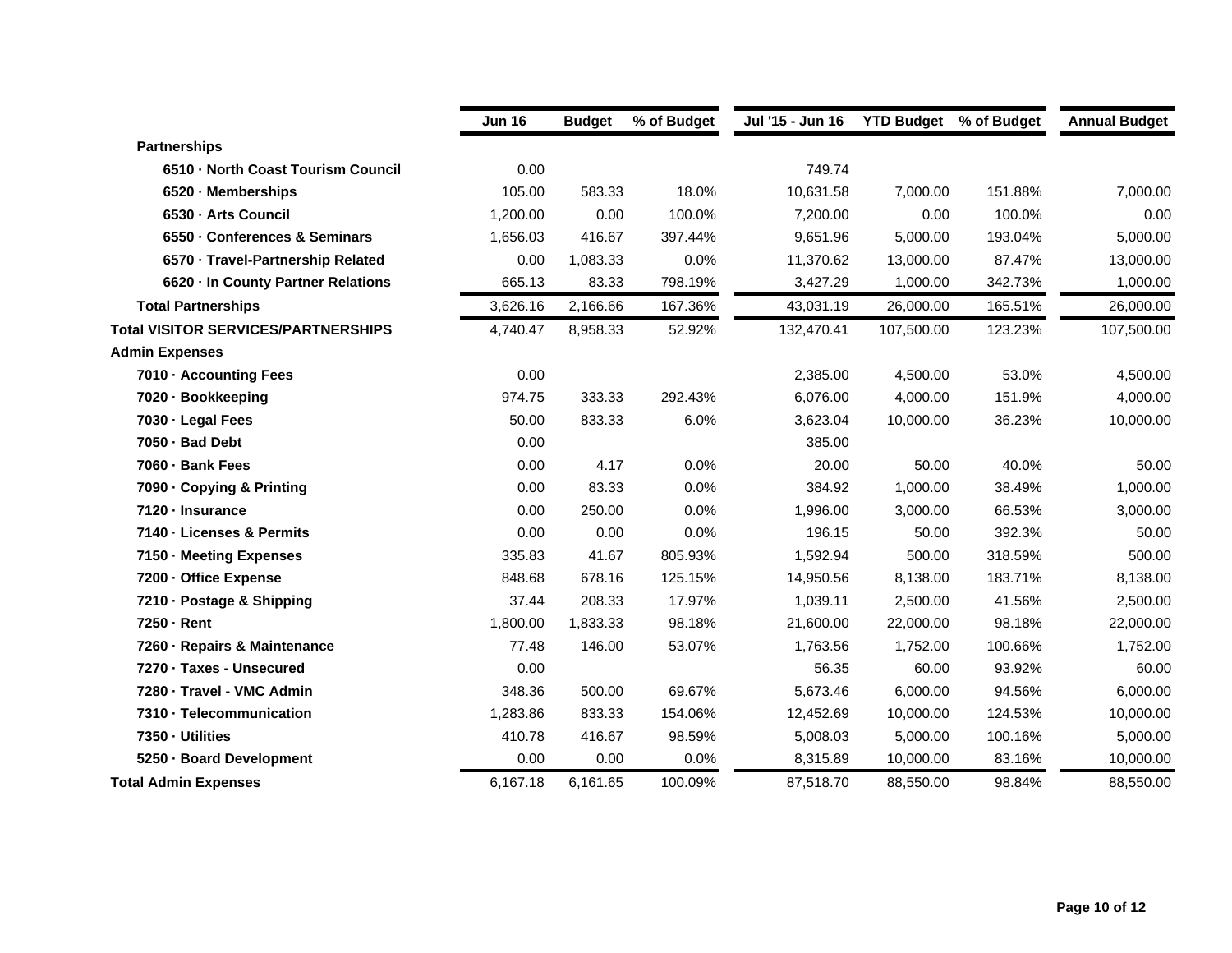|                                   | <b>Jun 16</b> | <b>Budget</b> | % of Budget  | Jul '15 - Jun 16 | <b>YTD Budget</b> % of Budget |          | <b>Annual Budget</b> |
|-----------------------------------|---------------|---------------|--------------|------------------|-------------------------------|----------|----------------------|
| <b>MCLA Admin Expenses</b>        |               |               |              |                  |                               |          |                      |
| 8110 - Member Newsletter Printing | 0.00          | 83.33         | 0.0%         | 1,180.94         | 1,000.00                      | 118.09%  | 1,000.00             |
| 8120 - Member Newsletter Postage  | 0.00          | 83.33         | 0.0%         | 1,724.82         | 1,000.00                      | 172.48%  | 1,000.00             |
| 8130 - Member Mailings            | 0.00          | 83.33         | 0.0%         | 0.00             | 1,000.00                      | 0.0%     | 1,000.00             |
| 8150 - Annual Meeting             | 0.00          | 83.33         | 0.0%         | 0.00             | 1,000.00                      | 0.0%     | 1,000.00             |
| 8180 - Travel - MCLA              | 0.00          | 83.33         | 0.0%         | 364.16           | 1,000.00                      | 36.42%   | 1,000.00             |
| 8190 - mcla.info Expense          | 0.00          |               |              | 20.00            |                               |          |                      |
| <b>Total MCLA Admin Expenses</b>  | 0.00          | 416.65        | 0.0%         | 3,289.92         | 5,000.00                      | 65.8%    | 5,000.00             |
| <b>MCPA Admin Expenses</b>        |               |               |              |                  |                               |          |                      |
| 8310 - Accounting Fees            | 0.00          |               |              | 0.00             | 2,000.00                      | 0.0%     | 2,000.00             |
| 8330 - Insurance                  | 0.00          | 83.33         | 0.0%         | 977.04           | 1,000.00                      | 97.7%    | 1,000.00             |
| 8350 - Travel - MCPA              | 109.99        | 62.50         | 175.98%      | 330.76           | 750.00                        | 44.1%    | 750.00               |
| <b>Total MCPA Admin Expenses</b>  | 109.99        | 145.83        | 75.42%       | 1,307.80         | 3,750.00                      | 34.88%   | 3,750.00             |
| <b>Personnel</b>                  |               |               |              |                  |                               |          |                      |
| 8510 · Salaries & Wages           | 23,381.74     | 23,208.33     | 100.75%      | 202,803.26       | 278,500.00                    | 72.82%   | 278,500.00           |
| 8520 - Paid Time Off              | 4,689.93      |               |              | 23,249.81        |                               |          |                      |
| 8530 - Payroll Taxes              | 1,412.79      | 2,208.33      | 63.98%       | 20,819.38        | 26,500.00                     | 78.56%   | 26,500.00            |
| 8550 - Workers Comp               | 0.00          | 291.67        | 0.0%         | 2,144.66         | 3,500.00                      | 61.28%   | 3,500.00             |
| 8570 - Health Insurance           | 1,920.00      | 2,500.00      | 76.8%        | 17,120.07        | 30,000.00                     | 57.07%   | 30,000.00            |
| 8580 - Other Employee Benefits    | 0.00          | 333.33        | 0.0%         | 3,753.74         | 4,000.00                      | 93.84%   | 4,000.00             |
| 8590 - Contract Work              | 4,620.00      | 500.00        | 924.0%       | 69,624.00        | 6,000.00                      | 1,160.4% | 6,000.00             |
| 7415 - Executive Director Search  | 0.00          | 0.00          | 0.0%         | 16,666.00        | 0.00                          | 100.0%   | 0.00                 |
| <b>Total Personnel</b>            | 36,024.46     | 29,041.66     | 124.04%      | 356,180.92       | 348,500.00                    | 102.2%   | 348,500.00           |
| <b>Total Expense</b>              | 100,640.40    | 84,974.10     | 118.44%      | 1,140,892.47     | 1,041,300.00                  | 109.56%  | 1,041,300.00         |
| <b>Net Ordinary Income</b>        | $-17,570.41$  | 803.73        | $-2,186.11%$ | 221.26           | 2,630.00                      | 8.41%    | 2,630.00             |
| <b>Other Income/Expense</b>       |               |               |              |                  |                               |          |                      |
| <b>Other Expense</b>              |               |               |              |                  |                               |          |                      |
| 9900 - Prior Period Expense       | 0.00          |               |              | 2,420.00         |                               |          |                      |
| <b>Total Other Expense</b>        | 0.00          |               |              | 2,420.00         |                               |          |                      |
| <b>Net Other Income</b>           | 0.00          |               |              | $-2,420.00$      |                               |          |                      |
| Net Income                        | $-17,570.41$  | 803.73        | $-2,186.11%$ | $-2,198.74$      | 2,630.00                      | $-83.6%$ | 2,630.00             |